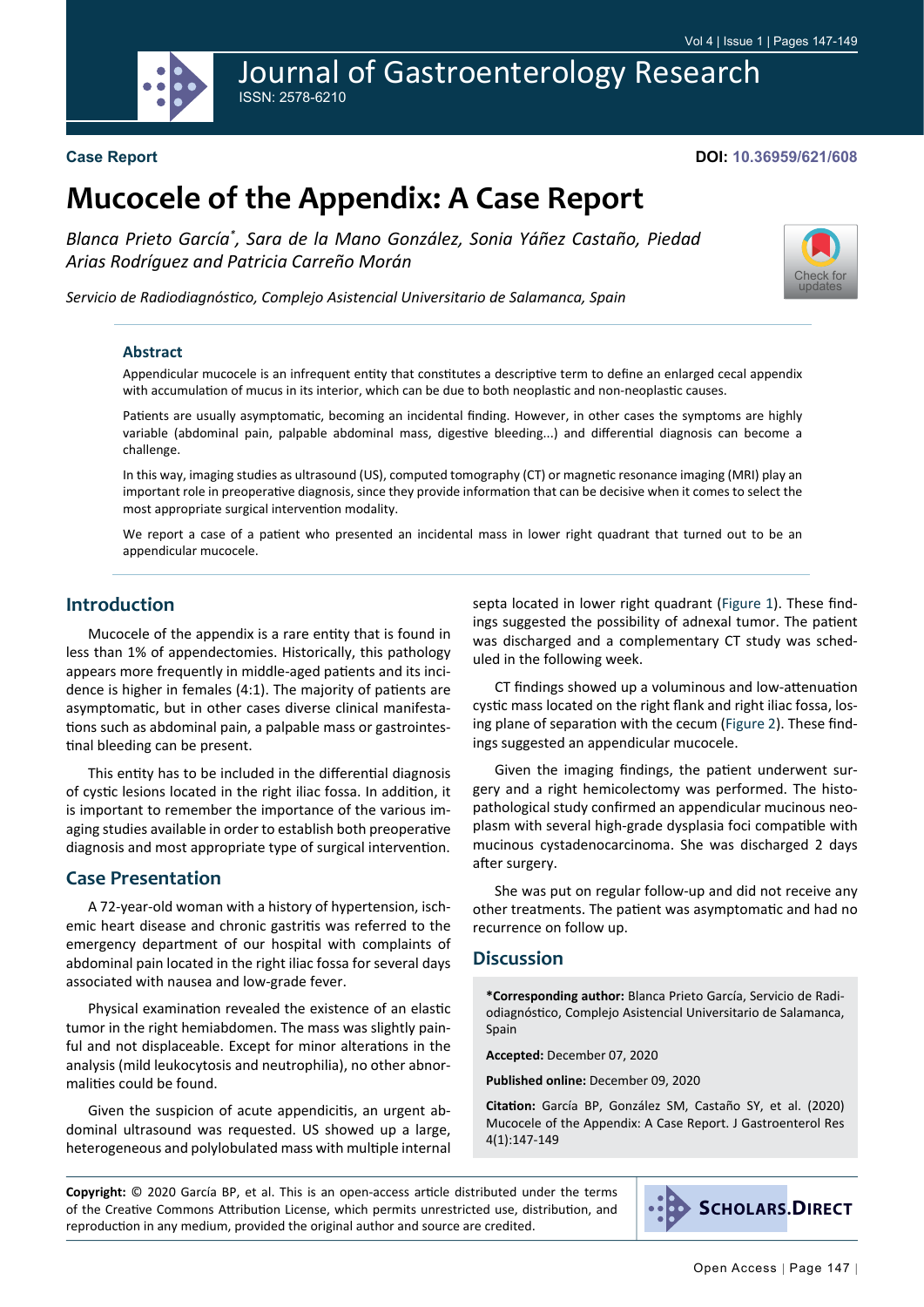<span id="page-1-0"></span>

**Figure 1:** Abdominal ultrasound. Large hypoechoic and heterogeneous mass with internal septa located in right iliac fossa with extension towards the midline, finding difficulties to measure the lesion due to its large size.

<span id="page-1-1"></span>

Figure 2: Basal CT scan without contrast administration (Figure 2A and Figure 2B) and after administrating contrast medium (Figure 2C and Figure 2D). Large cystic mass located on the right flank and right iliac fossa, no cleavage plane with the cecum. The mass presents well-defined walls with some calcified areas, fine septa and focal wall thickening with nodular morphology (arrow) with slight enhancement after contrast medium.

Appendicular mucocele (AM) is a macroscopic description of an appendix abnormally distended by mucin [1]. It constitutes a rare entity found in 0.2%-0.3% of appendectomy specimens and in 8% of appendiceal tumors and they typically appear in middle-aged female patients (4:1) [2].